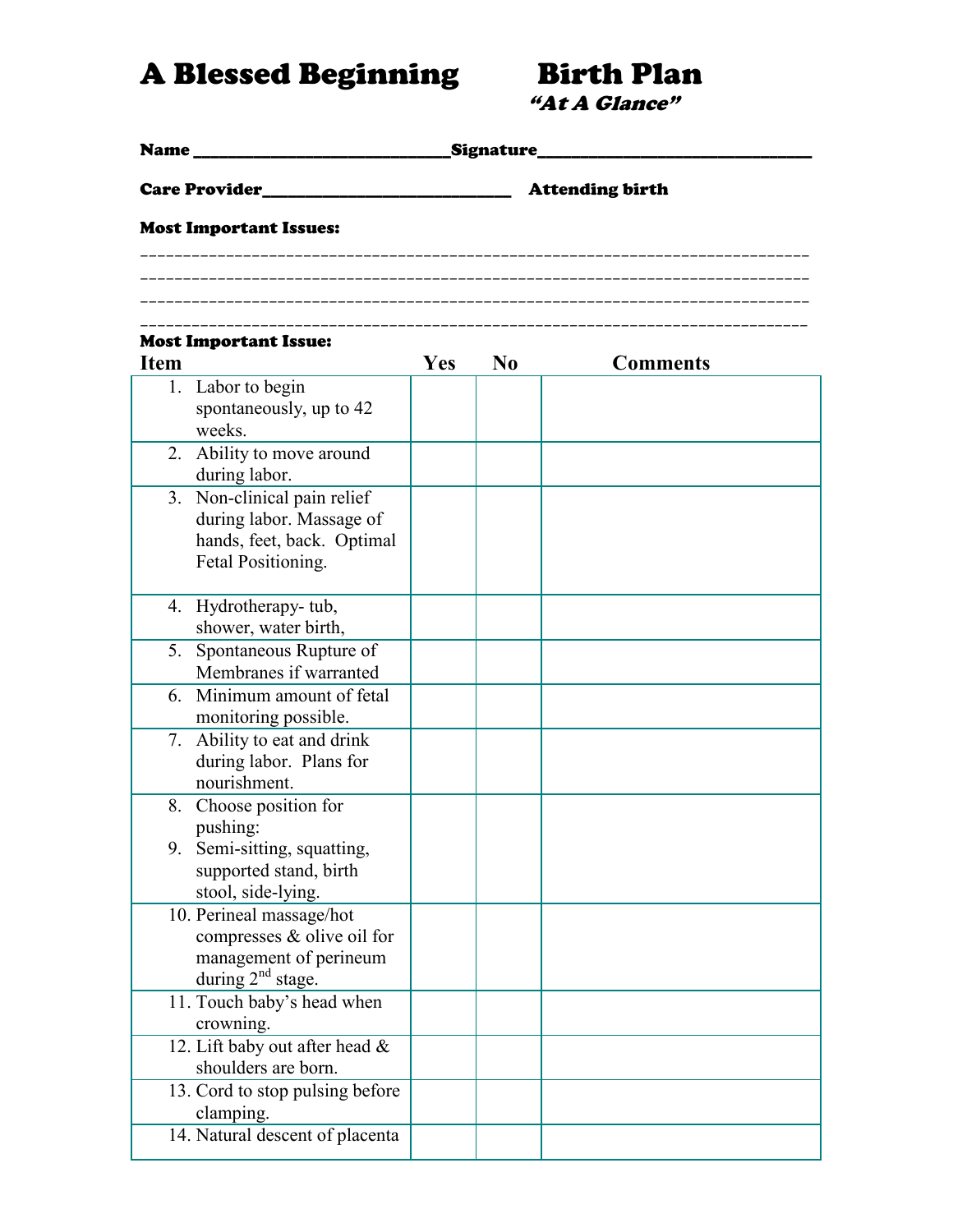A Blessed Beginning Partner's Plan

"At A Glance"

| <b>Name</b>                  |                        |  |  |  |
|------------------------------|------------------------|--|--|--|
|                              | <b>Attending birth</b> |  |  |  |
| <b>Most Important Issue:</b> |                        |  |  |  |
|                              |                        |  |  |  |
|                              |                        |  |  |  |

| <b>Item</b>                                                                       | Yes No | <b>Comments</b> |
|-----------------------------------------------------------------------------------|--------|-----------------|
| In the room for the entire labor.<br>$\mathbf{1}$ .                               |        |                 |
| 2. Will need to leave at some point.                                              |        |                 |
| 3. Want to be an active part of coaching.                                         |        |                 |
| 4. Would like all procedures, tests,<br>and other interventions explained.<br>5.  |        |                 |
| 6. Am able to stand the sight of blood.                                           |        |                 |
| 7. Would like coaching help from<br>Midwife or Doula.                             |        |                 |
| 8. Would like to play an active role<br>in the delivery of the baby's body.<br>9. |        |                 |
| 10. Special needs or concerns for partner.                                        |        |                 |
| 11. Would like to give baby Leboyer bath                                          |        |                 |
| 12. Other questions or comments                                                   |        |                 |
|                                                                                   |        |                 |
|                                                                                   |        |                 |